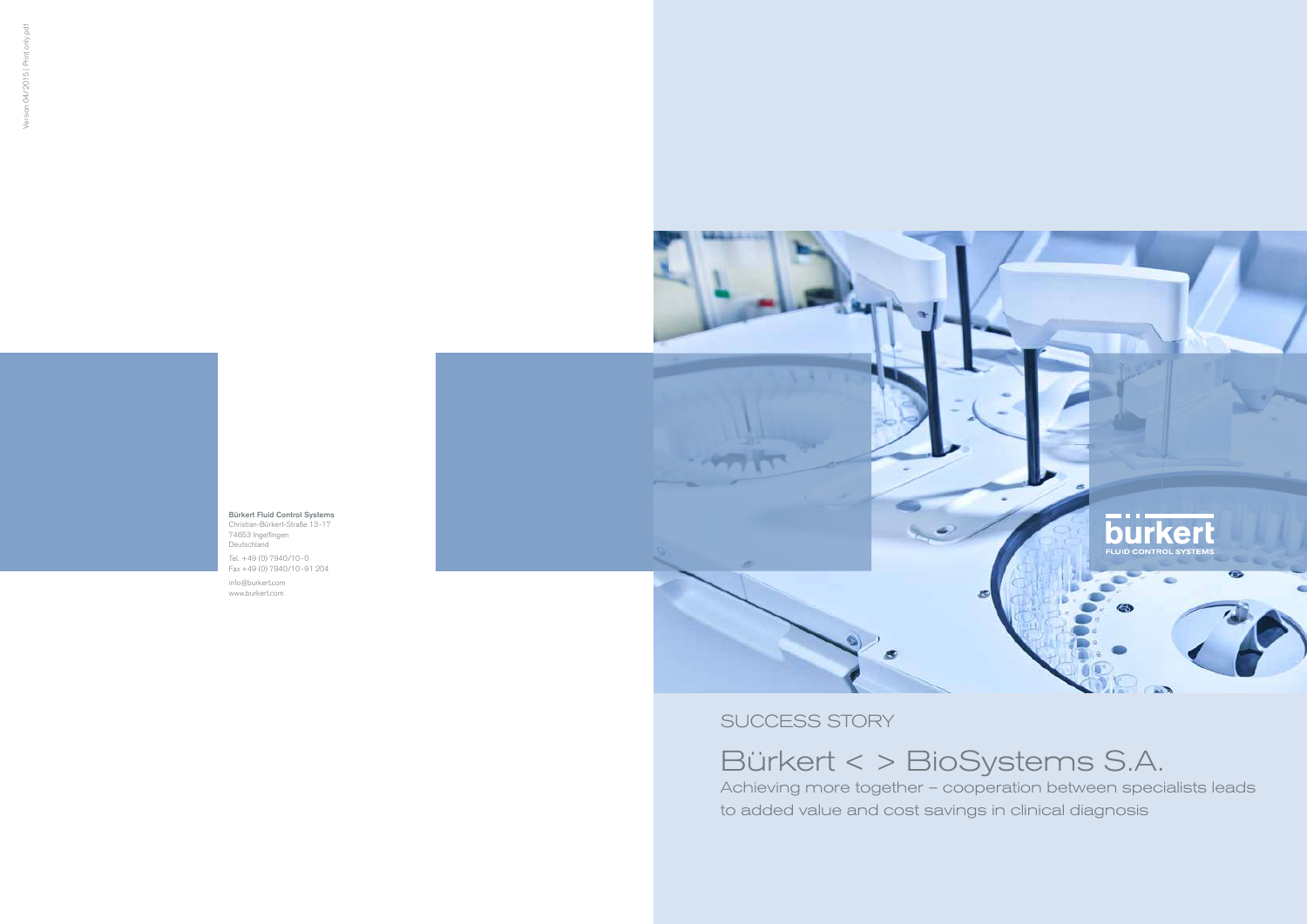Since the early 1980s the Spanish company BioSystems S.A. has been developing and producing dependable analysis instruments for analysis labs throughout the entire world. A young and highly qualified team at the company headquarters in Barcelona is responsible for the research and development, manufacture and marketing of an entire range of analysis instruments for medical applications. With systems that are tailored exactly to customer requirements BioSystems pursues the goal of making a substantial contribution to human health.

## Added value and cost savings in clinical diagnosis

Washing unit of analysis instrument

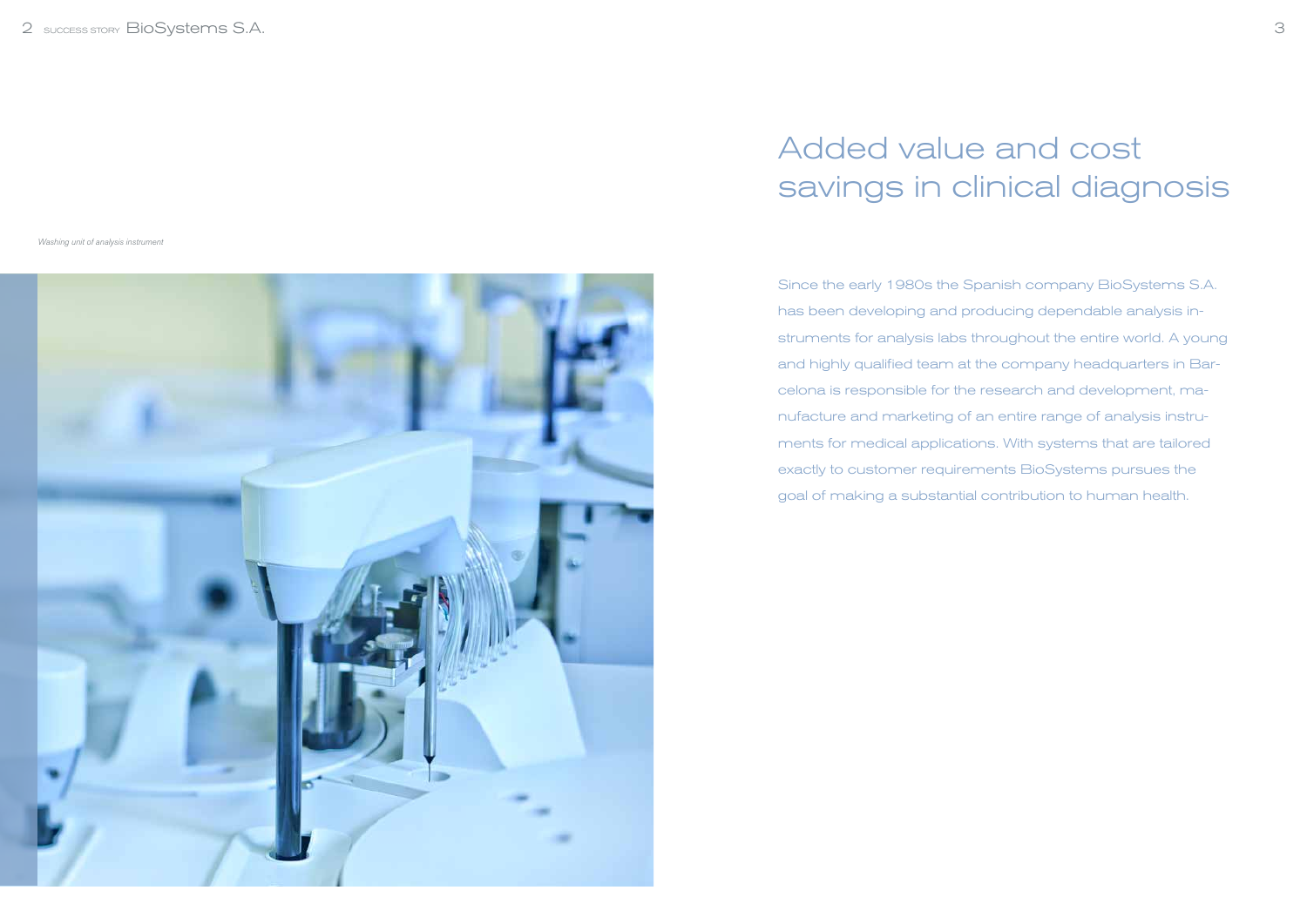A significant technological challenge, since the entire dosing unit consists of five integrated components: the injection unit, two or three valves, a pressure sensor and a filter on a transparent injection moulded element. Depending on the analyser version, differing numbers of dosing units are needed. For this reason it quickly became obvious that the new solution had to have a modular design, to allow single or multiple use. Another requirement in the area of microfluidics, or the control of fluids, is very high dosing precision in an extremely compact space. The BioSystems engineers therefore decided to take advantage of the extensive knowledge and expertise of Bürkert Fluid Control Systems and to work in cooperation for this new project. The company placed its confidence in the cooperation partner from Germany with the goal of leveraging synergies. The newly developed dosing unit represents a one-for-all solution that allows variation in the number and function of the valves used. It is also possible to implement versions with or without a pressure sensor, so that BioSystems can use the new dosing unit in every analysis device. The solution developed by the two partners is also more reliable and more economical than previous systems.

The dosing unit forms one of the cores of the new BA400 analysis device, which is used for in-vitro diagnosis. The user has to simply equip the analyser with the corresponding samples and reagents. The device then performs the fully automatic analysis of up to 400 tests per hour. The new device also features lower water and material consumption. This allows the analyser to operate eight hours continuously without having to fill or empty the containers.



### Blood analysis on a high level

Smart efficiency – that is the motto under which the company developed a new biochemical analysis instrument with the name BA400, which is used for clinical analysis of blood samples in human medicine and which, with the help of an LED-based optical light system, can perform clinical chemistry and turbidimetric analyses, or cloudiness measurements. In close cooperation with the Bürkert Systemhaus, a modular, custom solution was developed for the dosing of liquids needed for analysis in the new device; this solution can also be used in other systems of the Spanish manufacturer.

The cooperation between BioSystems and the Ingelfingen-based fluid specialist has already existed for several years. Prior to the new development Bürkert supplied a multitude of different components for various analysis systems of the manufacturer. Numerous single components, however, result in increased costs for procurement and maintenance. The focus of development at BioSystems is not only on reliability and precision – indispensable requirements in clinical diagnosis – but also on cost efficiency and flexibility. The new BA400 analyser is therefore designed for high performance and optimal cost expenditure. To save costs and optimise processes, BioSystems engineers thought about the development of a universal modular dosing unit that is suitable not only for the new system, but also for all analysis devices of the wide-ranging portfolio.

#### 4 SUCCESS STORY BIOSystems S.A.



The system developed by Bürkert (right)

5